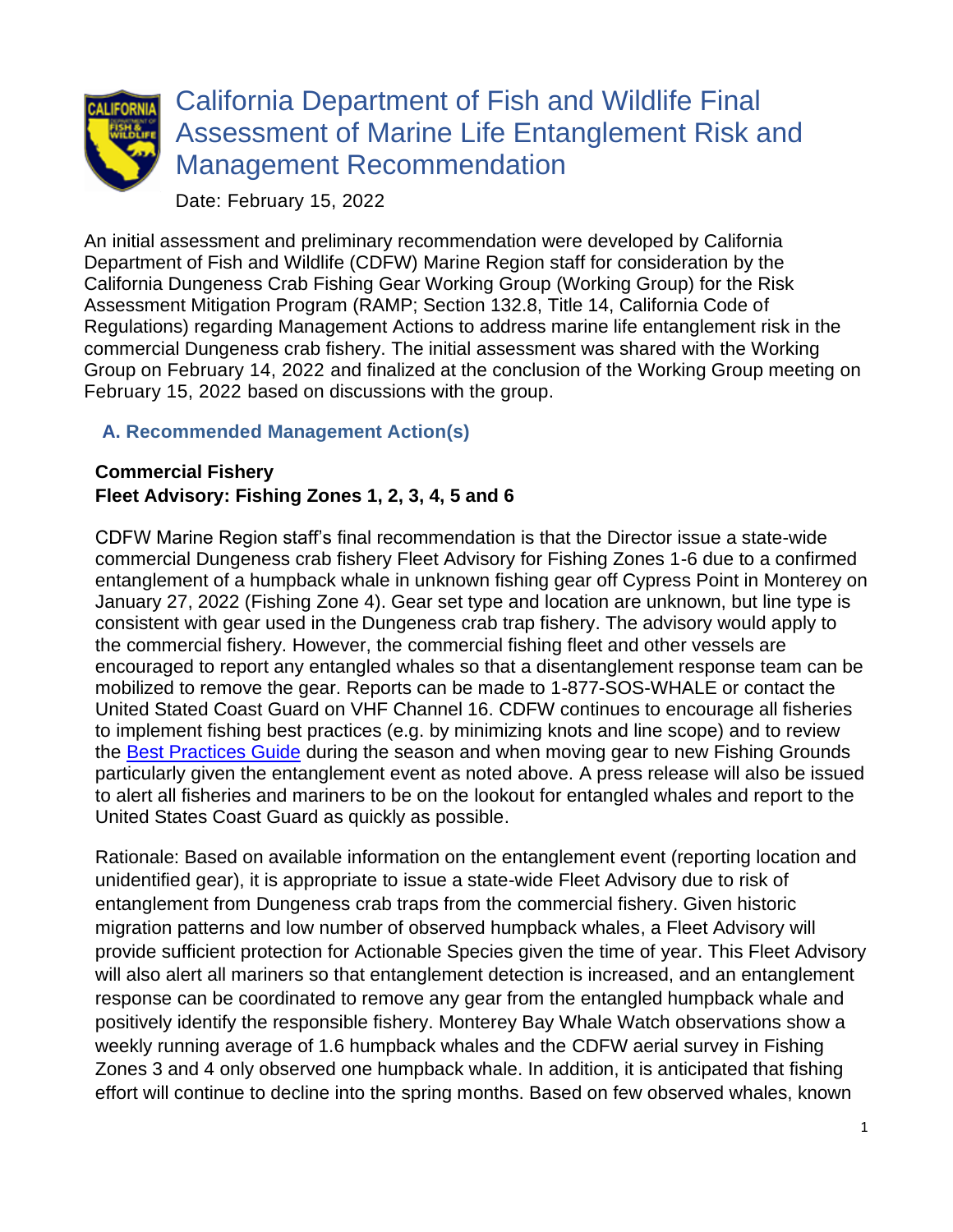historic migration patterns and lower fishing effort a Fleet Advisory will be sufficiently protective of Actionable Species under RAMP.

CDFW will continue to monitor all available data to inform the next risk assessment (expected to occur on or around March 17, 2022).

#### **Summary of RAMP triggers and Management Considerations analyzed during preparation of this Final Assessment and Final Recommendation.**

#### **B. Marine life entanglement risk, based on triggers in subsection (c)**

#### **Confirmed Entanglements in California Commercial Dungeness Crab Gear:**

- During the current Fishing Season: 0
- During the current calendar year: 0
- During the 2021 calendar year: 1 humpback whale

#### **Confirmed Entanglements in Unknown Fishing Gear reported from California:**

- During the current Fishing Season: 1 humpback whale
- During the current calendar year: 1 humpback whale
- During the 2021 calendar year: 3 humpback whales

#### **Marine Life Concentration Surveys and/or Satellite Telemetry Observations:**

• **Fishing Zone 1-6:** No Management Action triggers reached

### **C. Scope of risk based on Management Considerations in subsection (d)**

Section 132.8(d)(2): Information from NOAA

• No additional information was made available for this risk assessment

Section 132.8(d)(3): Effectiveness of management measures to reduce entanglement risk

- Fleet Advisory: given the unknown gear type involved in the entanglement, the reporting location and relatively low fishing effort by the commercial fishery within Fishing Zone 4 (where the entanglement was reported), a Fleet Advisory will sufficiently protect Actionable Species within the Fishing Grounds.
- Fishing Depth Constraint: given the low abundance of humpback whales in the Fishing Grounds, it is not possible to identify an appropriate depth-based closure which would reduce co-occurrence. Therefore, implementing a depth constraint would not be an effective management measure.
- Fishery Closures or Vertical Line Reductions: given the low abundance of humpback whales, would be overly restrictive given the low risk of entanglement. Historic migration patterns suggest most humpback whales have departed the fishing grounds and remain in their winter breeding areas. Combined with declining fishing effort, this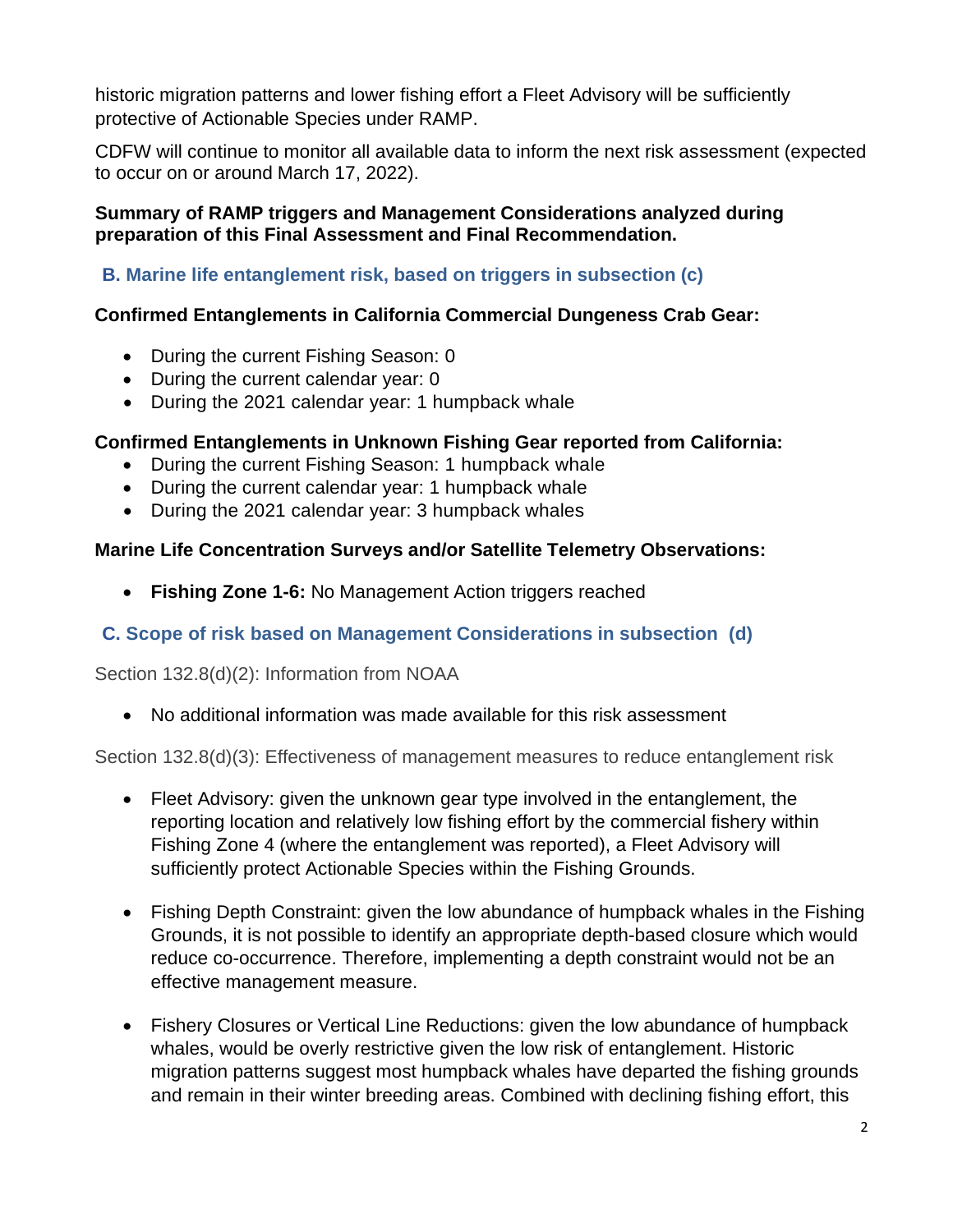indicates low co-occurrence, and therefore low entanglement risk.

• Alternative Gear: cannot be authorized prior to April 1 and no gear is currently authorized for use.

Section 132.8(d)(4): Total economic impact to the fleet and fishing communities

• A Zone closure or Depth Restriction would have higher economic costs to the commercial fishery and given the overall entanglement risk is not warranted at this time.

Section 132.8(d)(5): Data availability within and across Fishing Zones

• CDFW aerial survey data are available for Fishing Zones 3 and 4. MBWW data are available for Fishing Zone 4.

Section 132.8(d)(6): Known historic marine life migration patterns

• Aerial surveys and MBWW indicate few humpbacks whales, which aligns with known historic migration patterns.

Section 132.8(d)(7): Fishing Season dynamics

- Weekly total landing volume has decreased since the beginning of January, with the highest harvest coming from Fishing Zone 3, followed by Fishing Zone 1 (Available Data, Figure 3). So far, 67% of the total volume harvested for this season has been from Fishing Zone 1, with 29% from Fishing Zone 3 and less than five percent coming from each of the other Fishing Zones.
- Weekly vessel activity and number of landings has also declined since the beginning of January, with the highest activity in Bodega Bay, San Francisco, Crescent City, and Trinidad (Available Data, Figure 4). Overall, 42% of the total volume harvested for this season has been landed into Crescent City, with 20% landed into Eureka, 11% each landed into San Francisco and Half Moon Bay, seven percent landed into Bodega Bay, six percent landed into Trinidad, and less than five percent landed into Fort Bragg, Monterey, and Morro Bay.
- Looking at vessel activity by port over the course of the season, the highest activity has been in Crescent City (82 vessels) and Eureka (67 vessels), followed by San Francisco (53 vessels), Half Moon Bay (53 vessels), and Bodega Bay (51 vessels; Available Data, Figure 5). Vessels have also made landings into Fort Bragg (30), Trinidad (22), Monterey (14), and Morro Bay (3).

Section 132.8(d)(8): Known distribution and abundance of key forage

• Numerous bait balls (presumed to be schooling fish) were observed during the aerial survey.